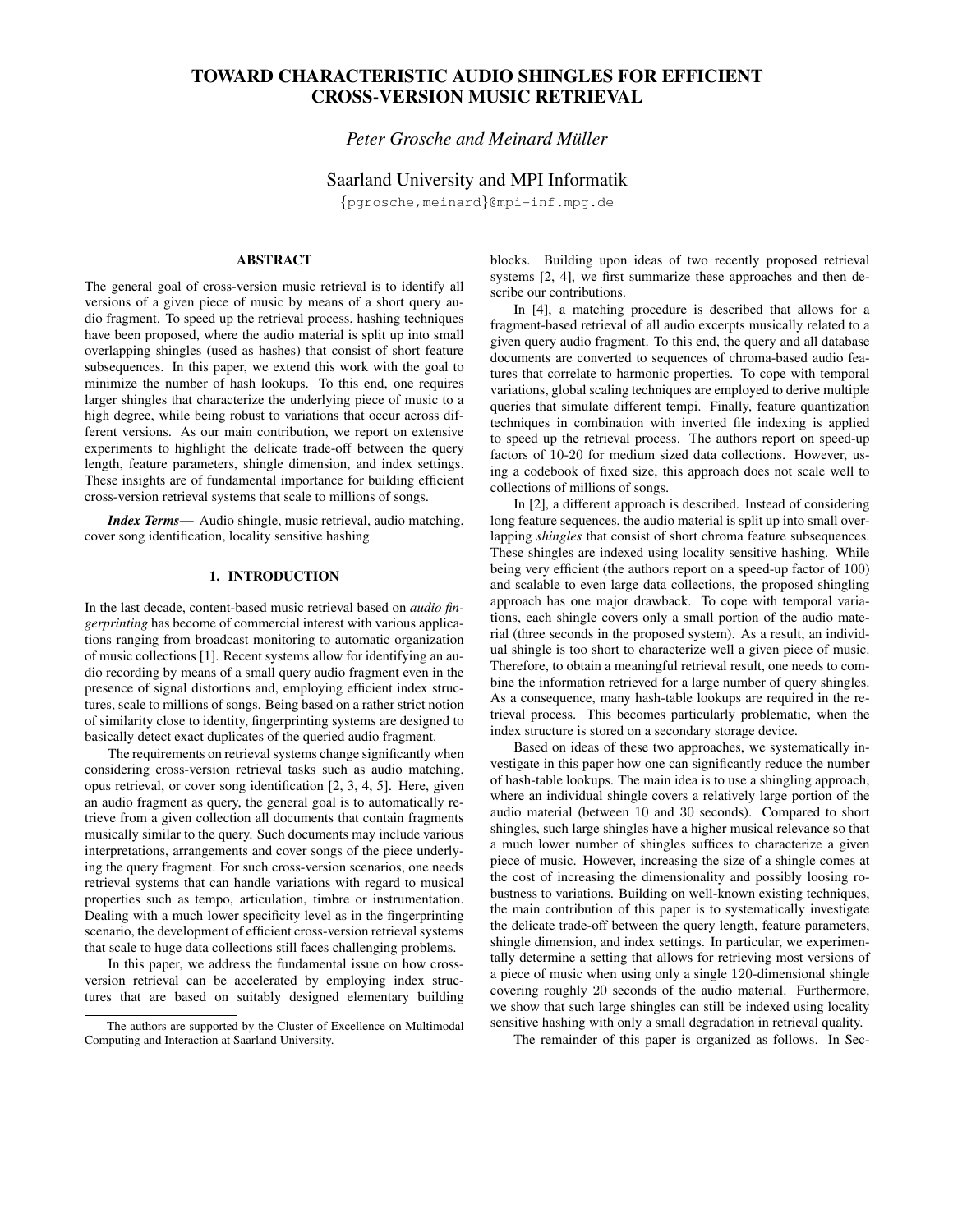tion 2, we introduce the overall retrieval approach. Then, in Section 3, we report on our systematic experiments. Conclusions and prospects on future work are given in Section 4. Further related work is discussed in the respective sections

#### **2. BASIC RETRIEVAL STRATEGY**

In our cross-version retrieval scenario, given a short fragment of a music recording as query, the goal is to retrieve all music recordings (documents) that contain a passage similar to the query from a large dataset. The retrieval result for a query is given as a ranked list of document identifiers.

To this end, we proceed in three steps. Given a query Q and a document  $D$  to be compared, the first step consists in converting  $Q$ and D into sequences of feature vectors  $X = (X(1), \ldots, X(M))$ and  $Y = (Y(1), \ldots, Y(N))$ , respectively. In our system, as in [4, 2], we use 12-dimensional chroma-based audio features, which are a powerful mid-level representation for capturing harmonic content in music recordings, while being robust to other musical aspects. More precisely, we use a chroma variant referred to as  $CENS<sup>1</sup>$  features [6], which involve a temporal smoothing by averaging chroma vectors over a window of length  $w$  and downsampling by a factor of  $d$ . In our experiments, we use a feature rate of 10 Hz for the basic chroma vectors. Then, for example, setting  $d = 10$  and  $w = 41$  results in one feature vector per second (a feature resolution of 1 Hz), where each vector is obtained by averaging over 41 consecutive frames, corresponding to roughly 4 sec of the audio. The resulting features  $CENS(w, d)$  show an increased robustness to local tempo changes and allow for flexibly adjusting the temporal resolution.

In the second step, the sequence  $X$  is compared with subsequences  $Y_t^M := (Y(t), \ldots, Y(t + M - 1))$  of length M for  $t \in$  $[1 : N - M + 1]$ . Here, we adopt the idea of audio shingles [2] and reorganize the sequences of feature vectors into shingle vectors. In our system, we represent each query  $Q$  as a single shingle of dimension  $M \times 12$ . Then, we use the cosine measure to obtain a similarity value between  $X$  and all subsequences of  $Y$  of length  $M$  defined as  $s(X, Y_t^M) = \langle X | Y_t^M \rangle / ( \| X \| \cdot \| Y_t^M \| )$ , where  $\| \cdot \|$  denotes the Euclidean norm. In the third step, we then express the document-wise similarity of  $Q$  and  $D$  as

$$
S(Q, D) = \max_{t \in [1:N-M+1]} (s(X, Y_t^M)) .
$$
 (1)

Given  $Q$  and a dataset  $D$  containing  $|D|$  documents, we compute S between  $Q$  and all  $D \in \mathcal{D}$  and rank the result by descending  $S(Q, D)$ . In practice, however, such an exhaustive search strategy is not needed to find the relevant documents. Instead, one tries to efficiently cut down the set of candidate subsequences using index-based strategies such as locality sensitive hashing (LSH) and computes  $S$  in Eq. (1) using only the retrieved shingles (setting  $s(X, Y_t^M) = 0$  for non-retrieved shingles  $Y_t^M$ ).

Given the set  $\mathcal{D}_Q \subset \mathcal{D}$  of documents that are relevant to the query Q, we follow [7] and express the retrieval accuracy in terms of the *mean of average precision measure* (MAP) denoted as  $\langle \overline{\psi} \rangle$ .<sup>2</sup> To this end, we obtain the precision  $\psi_Q$  at rank  $r \in [1 : |\mathcal{D}||]$  as

$$
\psi_Q(r) = \frac{1}{r} \sum_{i=1}^r \Gamma_Q(i) , \qquad (2)
$$

where  $\Gamma_Q(r) \in \{0, 1\}$  indicates whether a document is contained in

 $\mathcal{D}_Q$ . Then, the average precision  $\overline{\psi}_Q$  is defined as

$$
\overline{\psi}_Q = \frac{1}{|\mathcal{D}_Q|} \sum_{r=1}^{|\mathcal{D}|} \psi_Q(r) \Gamma_Q(r) . \tag{3}
$$

Furthermore, using several queries, we compute  $\overline{\psi}_Q$  for each Q and average over all values to obtain the MAP value  $\langle \overline{\psi} \rangle$ . Furthermore, we determine  $\langle \overline{\psi} \rangle_{\text{null}}$  expected under the null hypothesis of a randomly created sorted list as in [7].

Typically there are tempo differences in the versions considered in our retrieval scenario. As a result, a musical passage represented by a query can be realized in another version with significant temporal differences. In that case, our choice of representing each query as a single shingle would require a comparison of shingles representing feature sequences of differing length. One approach to this problem is to use similarity measures based on dynamic time warping (DTW) or Smith-Waterman [5]. However, regarding computationally efficiency and an application in the indexing context, such procedures are problematic. Instead, we employ the *query scaling strategy* as proposed in [4]. Here, tempo differences are handled by creating R scaled variants of the query  $Q^{(1)}, \ldots, Q^{(R)}$ , each simulating a global change in the tempo of the query. The similarity value between  $D$  and  $Q$  is then defined as

$$
S(Q, D) = \max_{r \in [1:R]} (S(Q^{(r)}, D)) .
$$
 (4)

Furthermore, as a baseline strategy, we handle tempo difference between Q and D using an offline *DTW-based procedure* [8] that ensures that corresponding feature sequences coincide in all versions. This idealized procedure serves as reference in our experiments as it provides an optimal estimate of  $S(Q, D)$  even in the case of strong non-linear temporal distortions.

#### **3. EXPERIMENTS**

In this section, we describe our systematic experiments to investigate the trade-off between efficiency and shingle characteristic. First, in Section 3.1, we introduce our dataset. Then, in Section 3.2, we investigate how long a query Q needs to be to accurately characterize all versions and what a suitable feature resolution is. In Section 3.3, we analyze how well tempo differences can be handled by the query scaling approach (avoiding warping procedures). In Section 3.4, we further reduce the shingle dimension using principal component analysis (PCA). Finally, in Section 3.5, we use locality sensitive hashing (LSH) to accelerate cross-version retrieval.

#### **3.1. Datasets**

In our experiments, we use a dataset  $D$  of 2484 audio recordings with an overall runtime of 162 hours, see Table 1. A subset (denoted  $\mathcal{D}_{\text{Queries}}$ ) of 359 recordings is used for obtaining queries. These recordings correspond to classical music pieces by three different composers. For each piece, there are 7 to 88 different recorded versions available. More precisely, the first part Chop consists of 298 piano recordings of five Mazurkas by Frédéric Chopin.<sup>3</sup> The second part Beet consists of ten recorded performances of Beethoven's *Symphony No. 5* in orchestral as well as piano interpretations. The third part Viva contains seven orchestral performances of the *Summer* from Vivaldi's *Four Seasons*. Additionally, we add 2125 recordings of various genre to enlarge the dataset. In our experiments, we randomly select 100 queries from each of the three parts of  $\mathcal{D}_{\text{Queries}}$ and average the results over the resulting 300 queries.

<sup>1</sup>*Chroma Energy Normalized Statistics* features, provided by the Chroma Toolbox www.mpi-inf.mpg.de/resources/MIR/chromatoolbox

<sup>2</sup> MAP is also used in MIREX Cover Song Identification, see www. music-ir.org/mirex/wiki/2011:Audio Cover Song Identification

<sup>3</sup>This data is provided by the Mazurka Project http://mazurka.org.uk/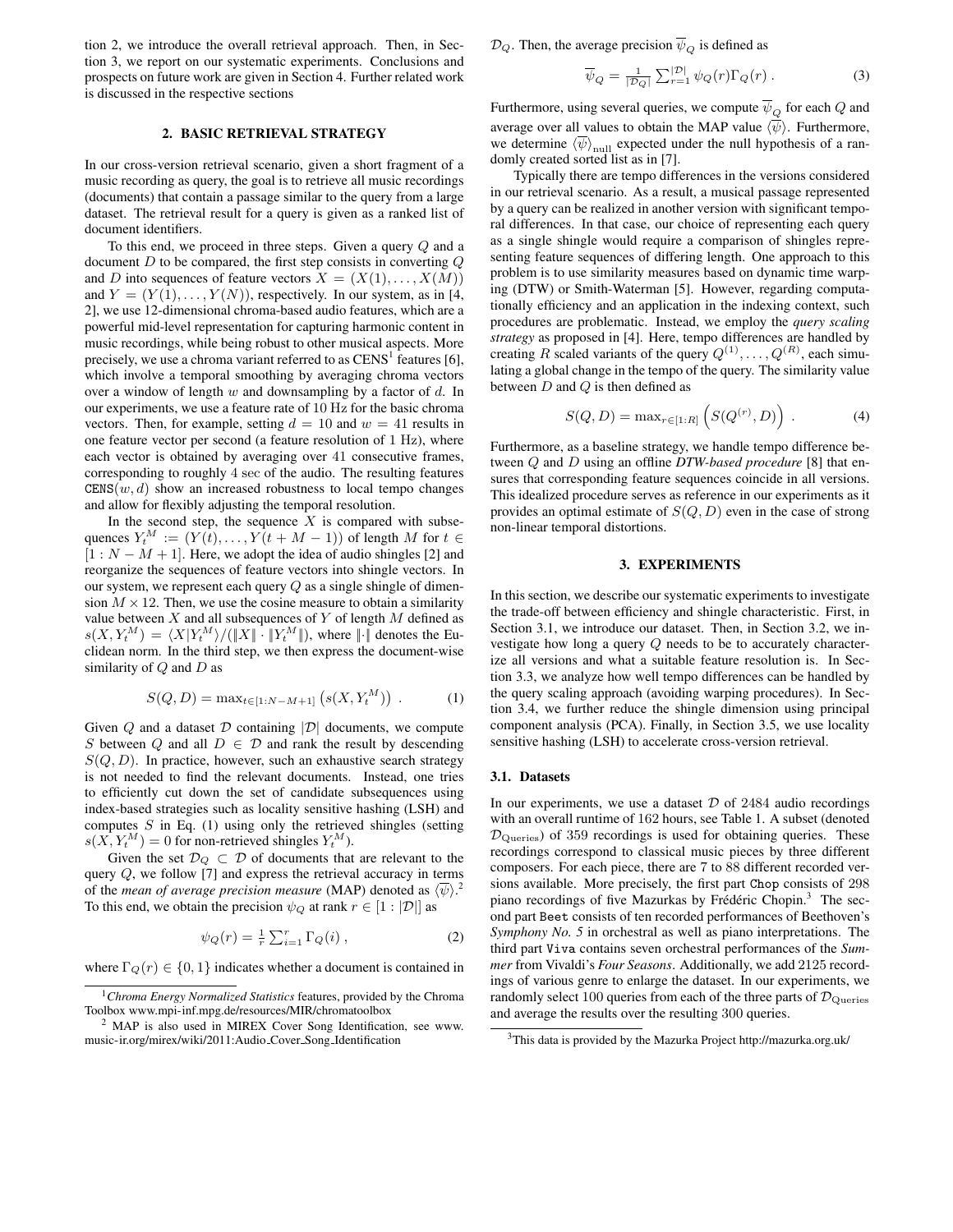|                                        | Composer         | Piece           | Description | $_{\#}$ | Dur. $(\overline{\text{min}})$ |
|----------------------------------------|------------------|-----------------|-------------|---------|--------------------------------|
| Chop                                   | Chopin           | Op. 17, No. 4   | Mazurka     | 62      | 269                            |
|                                        | Chopin           | Op. 24, No. 2   | Mazurka     | 64      | 147                            |
|                                        | Chopin           | Op. 30, No. 2   | Mazurka     | 34      | 48                             |
|                                        | Chopin           | Op. 63, No. 3   | Mazurka     | 88      | 189                            |
|                                        | Chopin           | Op. 68, No. 3   | Mazurka     | 50      | 84                             |
| Beet                                   | <b>Beethoven</b> | Op. 67, 1. Mov. | Fifth       | 10      | 75                             |
|                                        | Beethoven        | Op. 67, 2. Mov. | Fifth       | 10      | 98                             |
|                                        | <b>Beethoven</b> | Op. 67, 3. Mov. | Fifth       | 10      | 52                             |
|                                        | Beethoven        | Op. 67, 4. Mov. | Fifth       | 10      | 105                            |
| Viva                                   | Vivaldi          | RV 315, 1. Mov. | Summer      | 7       | 38                             |
|                                        | Vivaldi          | RV 315, 2. Mov. | Summer      | 7       | 17                             |
|                                        | Vivaldi          | RV 315, 3. Mov. | Summer      | 7       | 20                             |
| $\overline{\mathcal{D}_{\rm Queries}}$ |                  |                 |             | 359     | 1145                           |
| $\mathcal{D}$                          |                  |                 |             | 2484    | 9725                           |

**Table 1**: The music collection used in our experiments. The last two columns denote the number of different performances and the duration in minutes.

#### **3.2. Query Length and Feature Resolution**

In a first experiment, we investigate how much of a recording needs to be captured by the query  $Q$  to robustly characterize all versions of the underlying piece. Furthermore, we analyze to what extent the temporal resolution of the features can be reduced without negatively affecting the retrieval quality. Here, we exploit the downsampling and smoothing parameters d and w of the  $CENS(w, d)$  features. The goal is to reduce the overall dimensionality of the query while retaining as much of the retrieval accuracy as possible. For the moment, we use the DTW-based procedure to account for tempo differences between the versions.



**Fig. 1**: MAP values as a function of query length  $|Q|$  using  $CENS(w, d)$  in different feature resolutions. Null hypothesis  $\langle \overline{\psi} \rangle$ <sub>null</sub> = 0.015.

Fig. 1 shows MAP values obtained using  $CENS(w, d)$  features with seven different query lengths  $|Q|$  and five different feature resolutions. Obviously, the longer  $|Q|$  the higher the retrieval quality. For example, for  $|Q| = 28$  sec, one obtains MAP values of  $\langle \overline{\psi} \rangle \approx 0.99$ , regardless of the feature resolution. Short queries, however, can not accurately capture the characteristics of a piece, leading to significantly lower MAP values. Reducing the feature resolution, one observes lower MAP values, too, in particular in combination with short queries. For example, using  $|Q| = 4$  sec, one obtains  $\langle \psi \rangle \approx 0.94$  for CENS(5, 1) (10 Hz resolution) and  $\langle \psi \rangle \approx 0.83$  for  $CENS(81, 20)$  (0.5 Hz resolution). Increasing the query length, however, this effect vanishes. In particular for  $|Q| \geq 20$  sec one obtains similar MAP values, independent of the feature resolution. Using  $d = 10$  (1 Hz) as in CENS(41, 10) with  $|Q| = 20$  sec constitutes a good trade-off between query dimensionality and query characteristic. This setting results in shingles with a dimensionality of 240.

# **3.3. Matching Strategy**

In this experiment, we investigate how much of retrieval accuracy is lost when using the query scaling approach for handling tempo differences instead of the idealized DTW-based technique. Fig. 2(a) shows the retrieval quality using  $CENS(41, 10)$  for different query



**Fig. 2**: MAP values obtained for four query scaling strategies and the DTWbased strategy using **(a)** CENS $(41, 10)$  and **(b)** CENS $(5, 1)$ .

scaling settings. Here, we use  $R$  variants of the query with scaling factors specified by the set T.  $R = 1$  means that only the original query is used. Furthermore, we use  $R = 3$  with  $T = \{0.8, 1, 1.25\}$ , meaning that the query is also stretched by a factor of 0.8 and 1.25 (thus simulating tempo changes of roughly  $\pm 25\%$ ). Similarily, we use  $R = 5$  with  $T = \{0.66, 0.8, 1, 1.25, 1.5\}$  and  $R = 9$  with  $T = \{0.66, 0.73, 0.8, 0.9, 1, 1.1, 1.25, 1.35, 1.5\}$ . The red line indicates the DTW-based result as shown in Fig. 1. From these results, we draw two conclusions. Firstly, the scaling strategy  $(R > 1)$  significantly increases the retrieval quality in comparison to only using the original query ( $R = 1$ ). The actual choice of parameters does not seem to be crucial. In the case of our dataset, already a small number of additional queries ( $R = 3$ ) seems to be sufficient. Secondly, the scaling strategy leads to very similar results as the computationally expensive DTW-based strategy, in particular when using a large smoothing window (e.g.,  $w = 41$  in CENS(41, 10)). In the case of the smaller smoothing window  $w = 5$  in CENS(5, 1) (see Fig. 2(b)), the difference is more significant. In summary, a local feature smoothing in combination with a global scaling strategy yields a robust yet computational simple alternative to warping procedures.

#### **3.4. Dimensionality Reduction**

In a third experiment, we investigate in how far statistical data reduction based on Principal Component Analysis (PCA) can be applied to CENS features to further reduce the dimensionality of the query.



**Fig. 3**: MAP values as a function of feature dimension obtained by PCAbased dimension reduction of  $CENS(w, d)$ .

We estimate the principal components using all non-query documents of our dataset and project all feature sequences onto the most dominating components. Fig. 3 shows MAP values obtained for PCA-reduced variants of CENS features with 1-12 remaining dimensions. For a query length  $|Q| = 20$  sec (Fig. 3a), MAP values are nearly unaffected when reducing the number of dimensions from 12 to 4, in particular for higher feature resolutions. However, in combination with shorter queries of  $|Q| = 10$  (Fig. 3b), the retrieval quality is more affected by a dimensionality reduction.

In the following, we use the first 6 components of  $CENS(41, 10)$ features, denoted as CENS(41, 10)-6.<sup>4</sup> Using  $|Q| = 20$ , this results

<sup>&</sup>lt;sup>4</sup>Further experiments revealed that  $CENS(41, 10)$ -6 is very similar to the